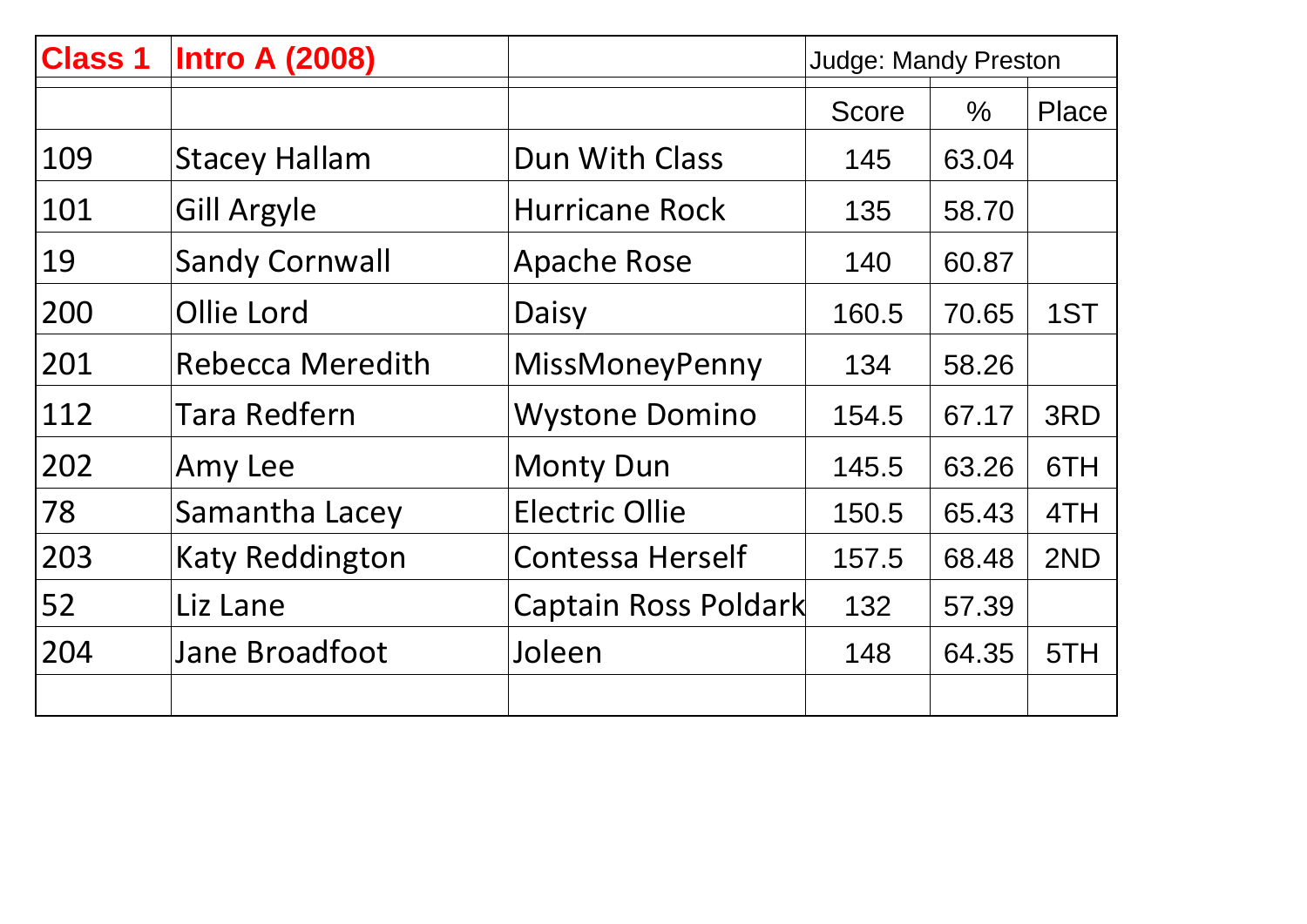| <b>Class 2</b> | <b>Prelim 7 (2002)</b> revised 2016 |                         |              | <b>Judge: Mandy Preston</b> |        |
|----------------|-------------------------------------|-------------------------|--------------|-----------------------------|--------|
|                |                                     |                         | Score        | $\frac{0}{0}$               | Place  |
| 106            | Kym Wilson                          | Martha                  | 155          | 70.45                       | 3RD    |
| 69             | <b>Sally Sharpe</b>                 | Jefferson Diamond       | 146          | 66.36                       |        |
| 201            | <b>Rebecca Meredith</b>             | MissMoneyPenny          | 136          | 61.82                       |        |
| 112            | <b>Tara Redfern</b>                 | <b>Wystone Domino</b>   | $147.5$ (66) | 67.05                       | $4TH=$ |
| 78             | Samantha Lacey                      | <b>Electric Ollie</b>   | 144.5        | 65.68                       |        |
| 202            | Amy Lee                             | <b>Monty Dun</b>        | W/D          |                             |        |
| 203            | <b>Katy Reddington</b>              | <b>Contessa Herself</b> | 141.5        | 64.32                       |        |
| 82             | <b>Francesca Broadfoot</b>          | Joleen                  | 143          | 65.00                       |        |
| 26             | <b>Alix Davis</b>                   | Ceres                   | $147.5$ (66) | 67.05                       | $4TH=$ |
| 65             | <b>Hilary Bowerman</b>              | <b>Finnegans Cruise</b> | 145          | 65.91                       |        |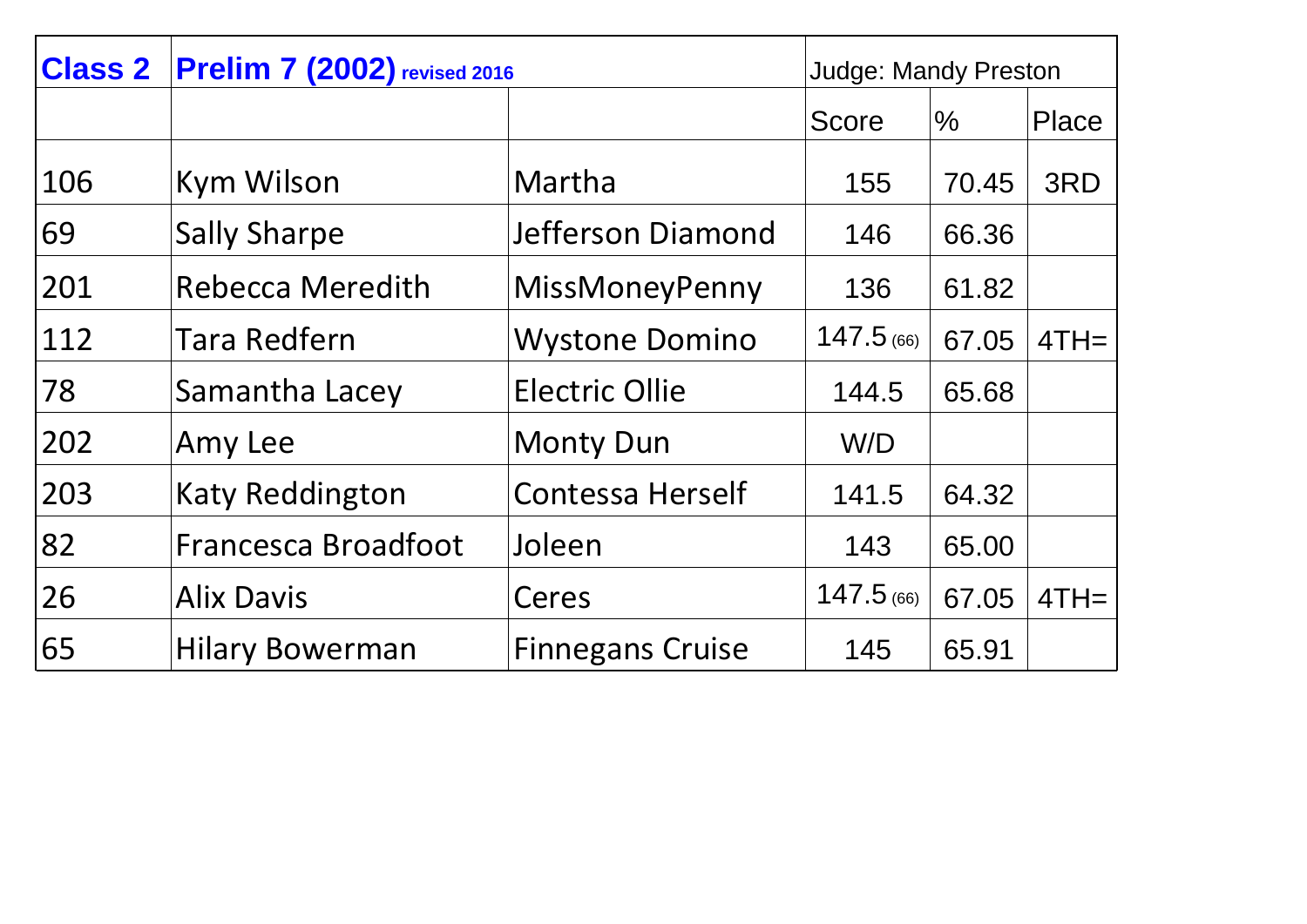|     | <b>Class 2 Prelim 7 (2002)</b> revised 2016 |        | <b>Judge: Mandy Preston</b> |               |       |
|-----|---------------------------------------------|--------|-----------------------------|---------------|-------|
|     |                                             |        | <b>Score</b>                | $\frac{0}{0}$ | Place |
| 21  | Alice Coxsey (J)                            | Mini   | 146.5                       | 66.59         | 6TH   |
| 103 | Jenny Duffin                                | Royal  | W/D                         |               |       |
| 104 | <b>Genevieve Walters</b>                    | Ella B | 156                         | 70.91         | 2ND   |
| 205 | Kate Hayward                                | Arogo  | 162                         | 73.64         | 1ST   |
|     |                                             |        |                             |               |       |
|     |                                             |        |                             |               |       |
|     |                                             |        |                             |               |       |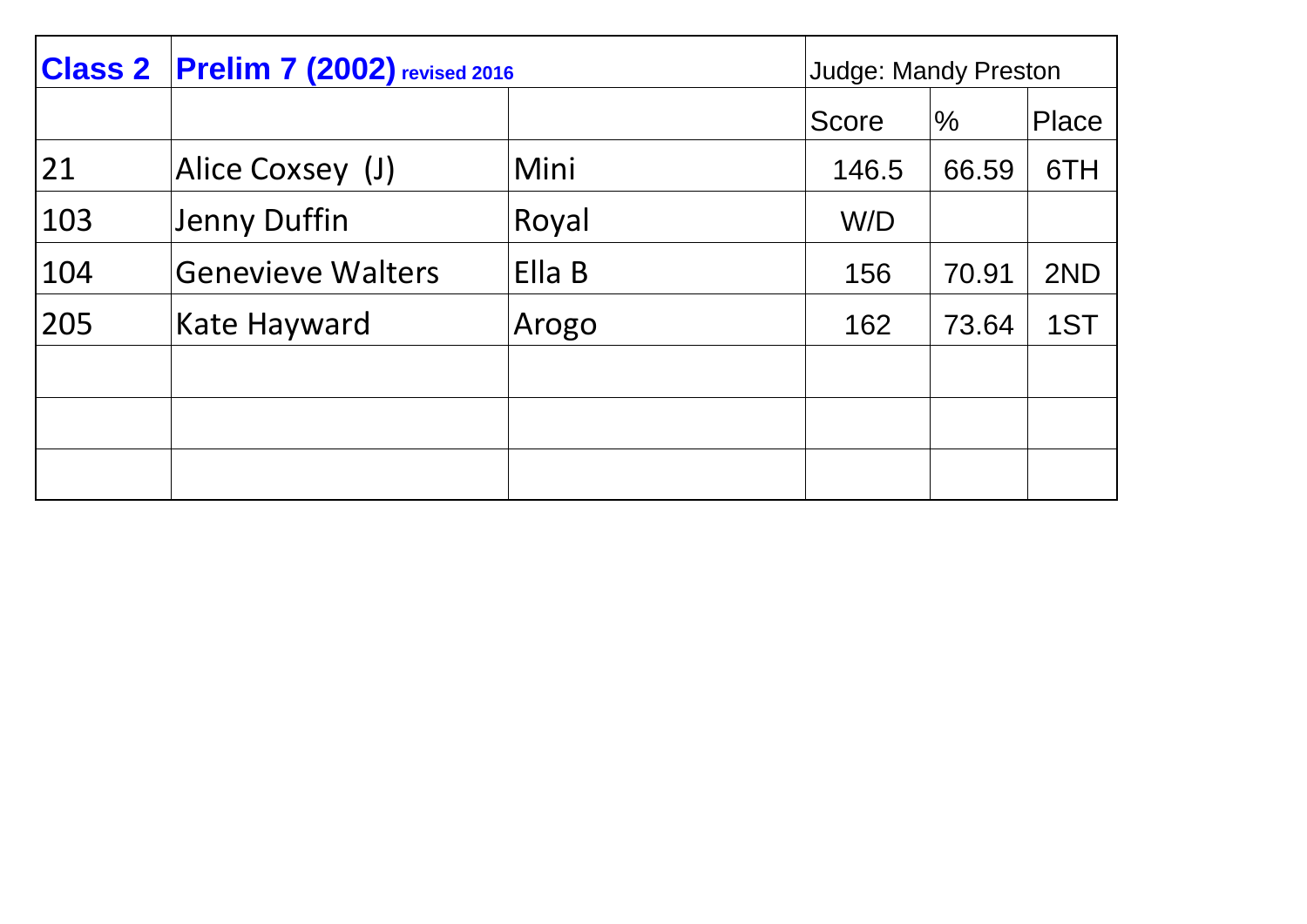| <b>Class 3</b> | <b>Prelim 13 (2006)</b> revised 2016 |                         |            | <b>Judge: Sue McGrath</b> |          |
|----------------|--------------------------------------|-------------------------|------------|---------------------------|----------|
|                |                                      |                         | Score      | $\frac{0}{0}$             | Place    |
| 206            | <b>Claire Gough</b>                  | Hawk                    | 179.5 (69) | 69.04                     | $3RD =$  |
| 103            | <b>Jenny Duffin</b>                  | Royal                   | W/D        |                           |          |
| 205            | <b>Kate Hayward</b>                  | Arogo                   | 180.5      | 67.42                     | 2ND      |
| 104            | <b>Genevieve Walters</b>             | Ella B                  | 174        | 66.92                     | 5TH      |
| 207            | Hannah Read                          | Wally                   | 169.5      | 65.19                     | 6TH      |
| 208            | Jemima Somerfield                    | <b>Bessie</b>           | 181.5      | 69.81                     | 1ST      |
| 209            | <b>Ria Charles</b>                   | Sissy                   | 156        | 60.00                     |          |
| 210            | <b>Helen Smart</b>                   | <b>Bernie III</b>       | 153.5      | 59.04                     |          |
| 84             | <b>Natalie Brown</b>                 | Duncan                  | 153        | 58.85                     |          |
| 211            | <b>Kate Ewart</b>                    | Tom                     | 155.5      | 59.81                     |          |
| 43             | Celia Dyson                          | <b>Call Me Finnegan</b> | 154.5      | 59.42                     |          |
| 100            | Jo Bunyan                            | <b>Duke</b>             | 163        | 62.69                     |          |
| 212            | <b>Alice Watson</b>                  | Dandy                   | 166.5      | 64.04                     |          |
| 51             | <b>Jessica Gray</b>                  | Shady                   | 179.5 (69) | 69.04                     | $ 3RD =$ |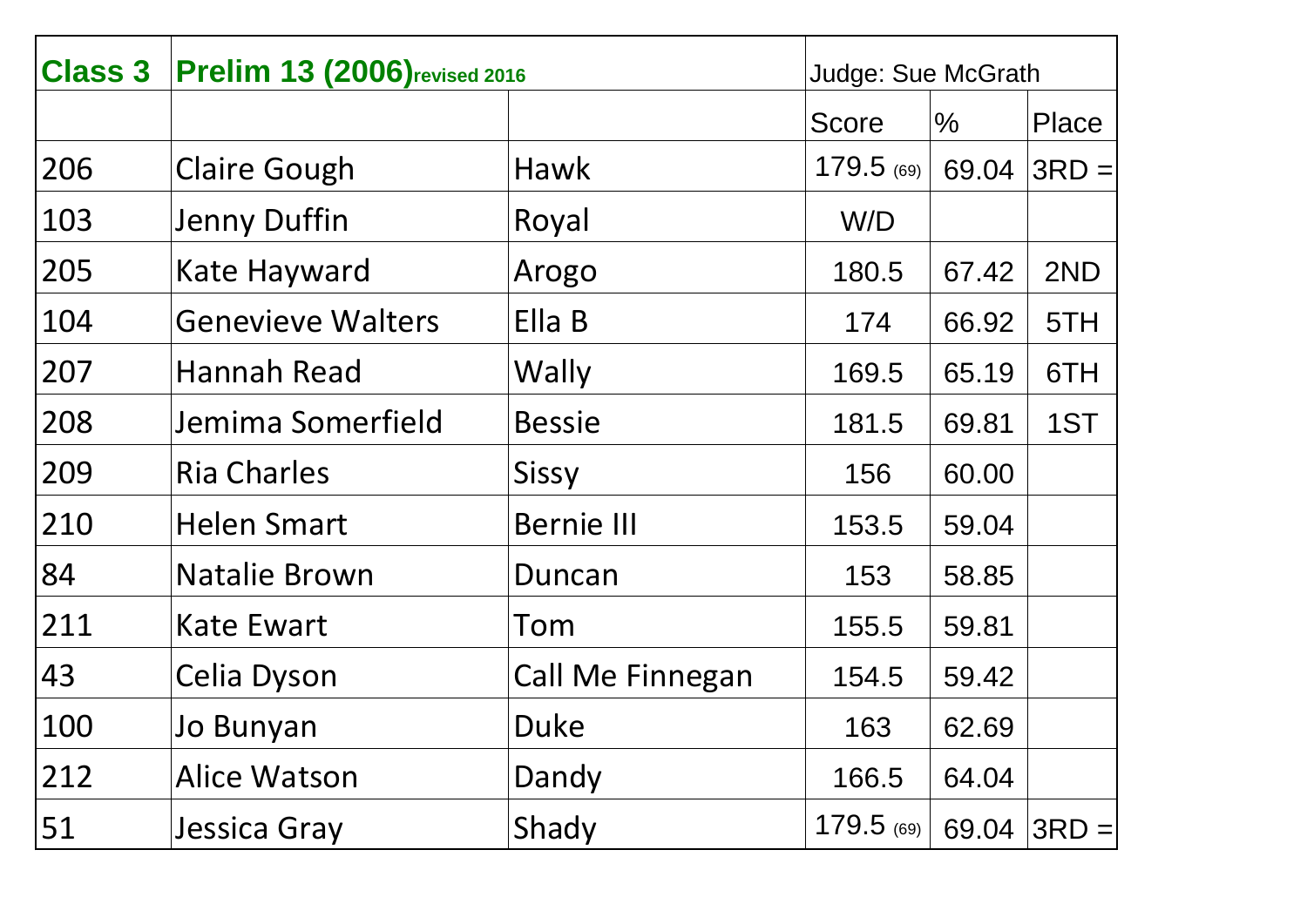| <b>Class 4</b> | <b>Novice 28 (2008)</b> |                           | <b>Judge: Justine Hare</b> |       |       |
|----------------|-------------------------|---------------------------|----------------------------|-------|-------|
|                |                         |                           | Score                      | $\%$  | Place |
| 213            | Emma Millar             | <b>Buddy</b>              | 157.5                      | 65.63 | 3RD   |
| 215            | Tara Brown              | Phoenix                   | 160(55)                    | 66.67 | 1ST   |
| 211            | <b>Kate Ewart</b>       | Tom                       | 136                        | 56.67 |       |
| 90             | <b>Gillian Hasberry</b> | <b>St Flannans Aguila</b> | 154.0                      | 64.17 | 4TH   |
| 51             | Jessica Gray            | Shady                     | 150.0                      | 62.50 |       |
| 43             | Celia Dyson             | Call Me Finnegan          | $148.5$ (51)               | 61.88 |       |
| 113            | <b>Hazel Palmer</b>     | indandel                  | 151.0                      | 62.92 | 6TH   |
| 100            | Jo Bunyan               | <b>Duke</b>               | 146.5                      | 61.04 |       |
| 212            | Alice Watson            | Dandy                     | $148.5$ (50)               | 61.88 |       |
| 68             | <b>Yasmin Thorpe</b>    | <b>Fortland Blaney</b>    | 160(54)                    | 66.67 | 2ND   |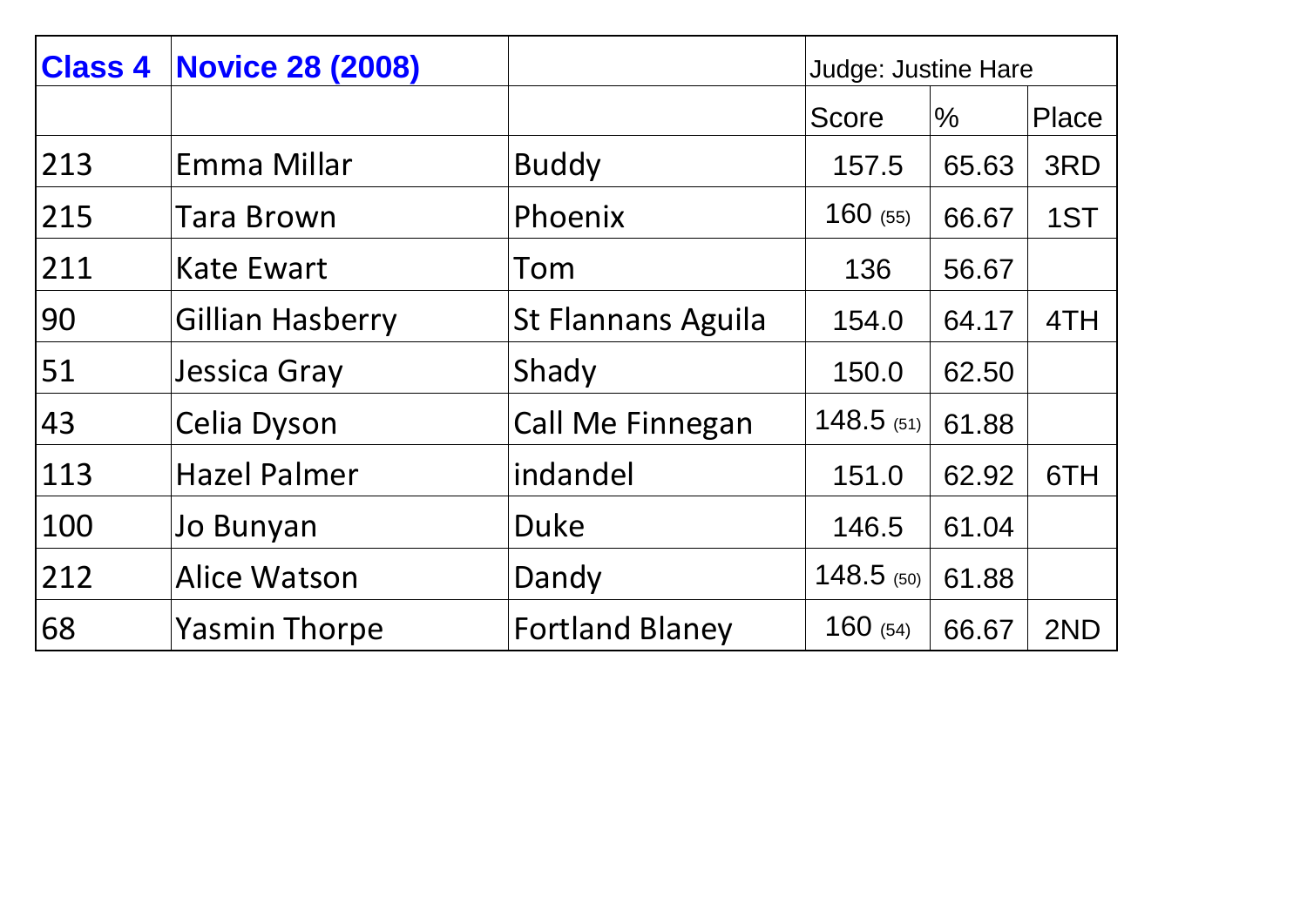| <b>Class 4</b> | <b>Novice 28 (2008)</b> |                            | Judge: Justine Hare |       |              |
|----------------|-------------------------|----------------------------|---------------------|-------|--------------|
|                |                         |                            | <b>Score</b>        | $\%$  | <b>Place</b> |
| 86             | <b>Gillian Higgins</b>  | <b>Artistic Flair</b>      | W/D                 |       |              |
| 90             | Gillian Hasberry        | <b>St Flannans Grainne</b> | 145(51)             | 60.42 |              |
| 75             | Ali Loades              | Corban Johnny              | 153                 | 63.75 | 5TH          |
| 108            | <b>Charlotte Barker</b> | Bobbin (V)                 | 145(51)             | 60.42 |              |
|                |                         |                            |                     |       |              |
|                |                         |                            |                     |       |              |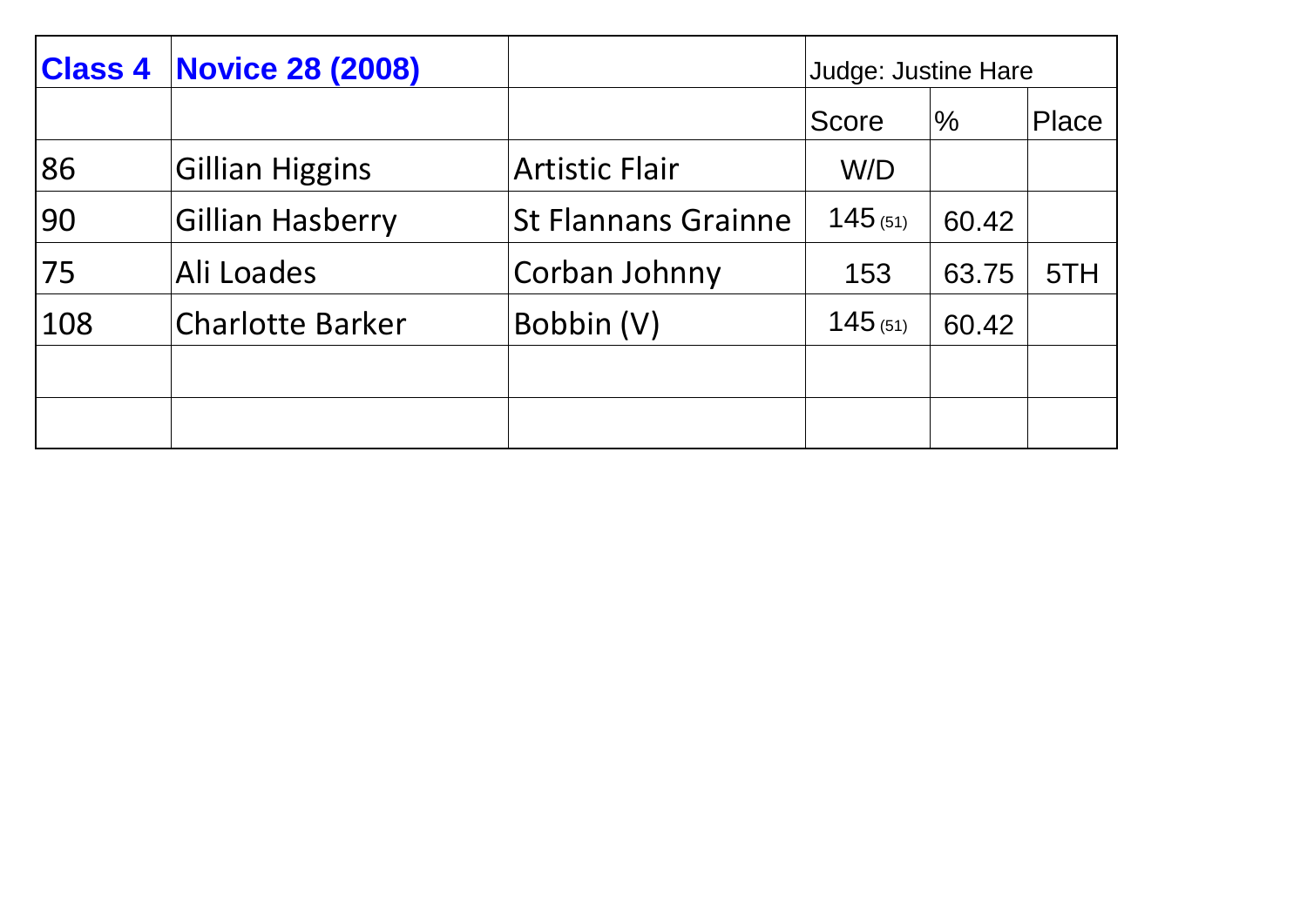| <b>Class 5 - Novice 30 (2006)</b> |                         |                            | <b>Judge: Justine Hare</b> |       |              |
|-----------------------------------|-------------------------|----------------------------|----------------------------|-------|--------------|
|                                   |                         |                            |                            |       |              |
|                                   |                         |                            | <b>Score</b>               | $\%$  | <b>Place</b> |
| 90                                | <b>Gillian Hasberry</b> | <b>St Flannans Grainne</b> | 168.5                      | 64.81 | 3RD          |
| 68                                | <b>Yasmin Thorpe</b>    | <b>Fortland Blaney</b>     | 177                        | 68.08 | 1ST          |
| 86                                | <b>Gillian Higgins</b>  | <b>Artistic Flair</b>      | W/D                        |       |              |
| 75                                | Ali Loades              | Corban Johnny              | 162                        | 62.31 | 4TH          |
| 76                                | <b>Kate Cipieres</b>    | Casper                     | 171.5                      | 65.96 | 2ND          |
| 108                               | <b>Charlotte Barker</b> | Bobbin (V)                 | 157.5                      | 60.58 | 5TH          |
| 217                               | <b>Jade Craig</b>       | Loose Canon                | 150                        | 57.69 | 6TH          |
| 90                                | Gillian Hasberry        | <b>St Flannans Aguila</b>  | 146                        | 56.15 |              |
|                                   |                         |                            |                            |       |              |
|                                   |                         |                            |                            |       |              |
|                                   |                         |                            |                            |       |              |
|                                   |                         |                            |                            |       |              |